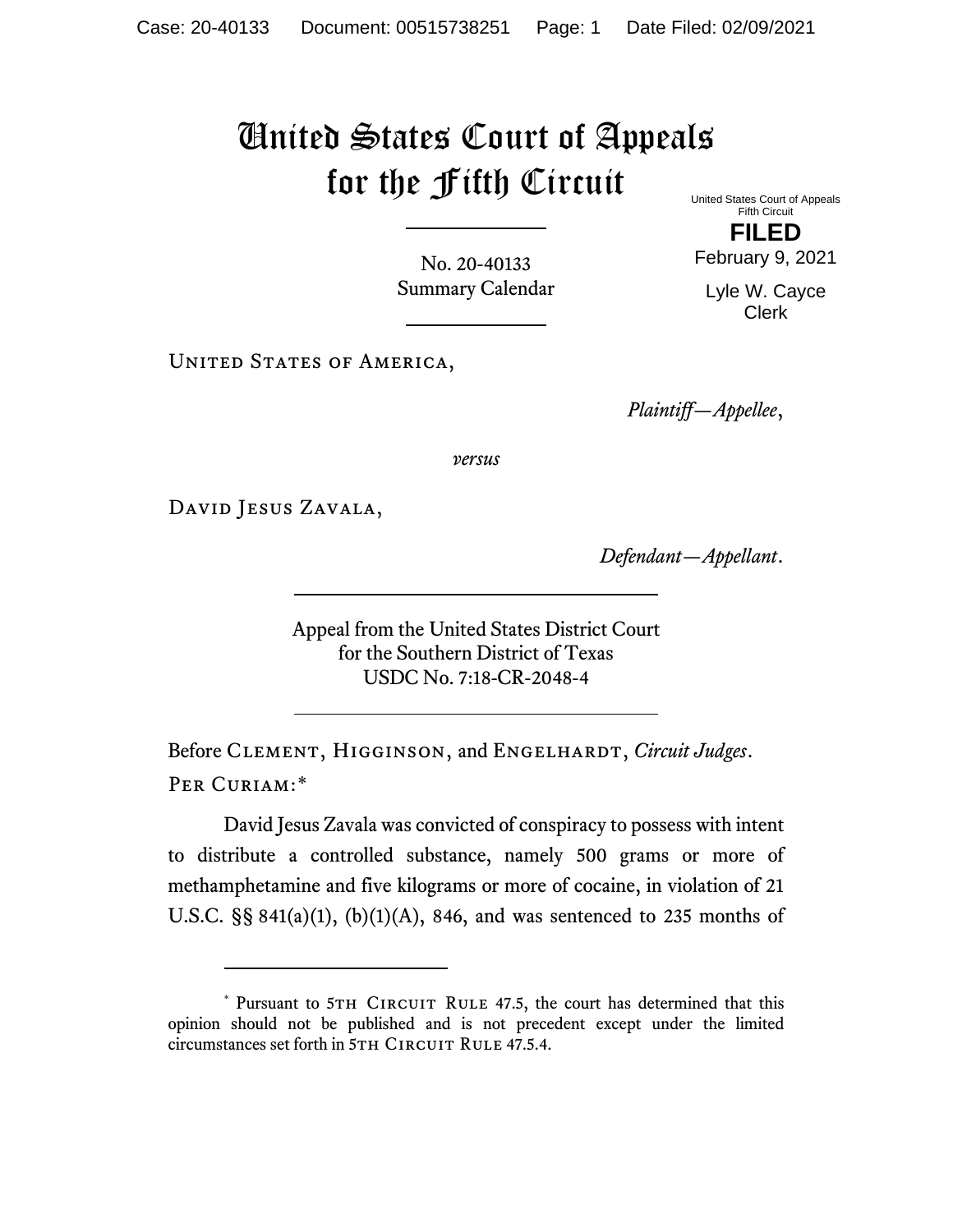## No. 20-40133

imprisonment and a five-year term of supervised release. He contends that the district court erred by including special supervised release conditions in the written judgment that it failed to orally pronounce at sentencing and seeks remand to permit the district court to reform the written judgment to the oral pronouncement. Because Zavala had no opportunity to object to any discrepancy between his oral and written sentences, we review for abuse of discretion. *United States v. Diggles*, 957 F.3d 551, 559-60 (5th Cir. 2020) (en banc), *cert. denied*, 2020 WL 6551832 (U.S. Nov. 9, 2020) (No. 20-5836).

When oral pronouncement is required, "[t]he key determination is whether [any] discrepancy between the oral pronouncement and the written judgment is a conflict or merely an ambiguity that can be resolved by reviewing the rest of the record." *United States v. Mireles*, 471 F.3d 551, 558 (5th Cir. 2006). "If the written judgment broadens the restrictions or requirements" of the orally pronounced conditions of supervised release, then a conflict exists. *Id*.

Zavala was orally ordered to undergo outpatient drug treatment while on supervised release, and his complaints concern additional requirements in the written judgment that he undergo inpatient or outpatient substanceabuse and alcohol-abuse treatment, submit to further substance abuse testing without obstructing or tampering with the testing methods, pay for the treatment and testing, limit his consumption of alcohol, and not possess or use psychoactive substances. Review of the record reflects that the majority of the unpronounced special conditions are consistent with the orallypronounced condition that Zavala undergo outpatient drug treatment and the district court's intention that Zavala receive treatment for his extensive substance abuse and alcohol issues. With the exception of the inclusion of "inpatient or outpatient" substance-abuse and alcohol-abuse treatment which does conflict with the orally-pronounced condition of only "outpatient" treatment—these additional provisions constitute ambiguities,